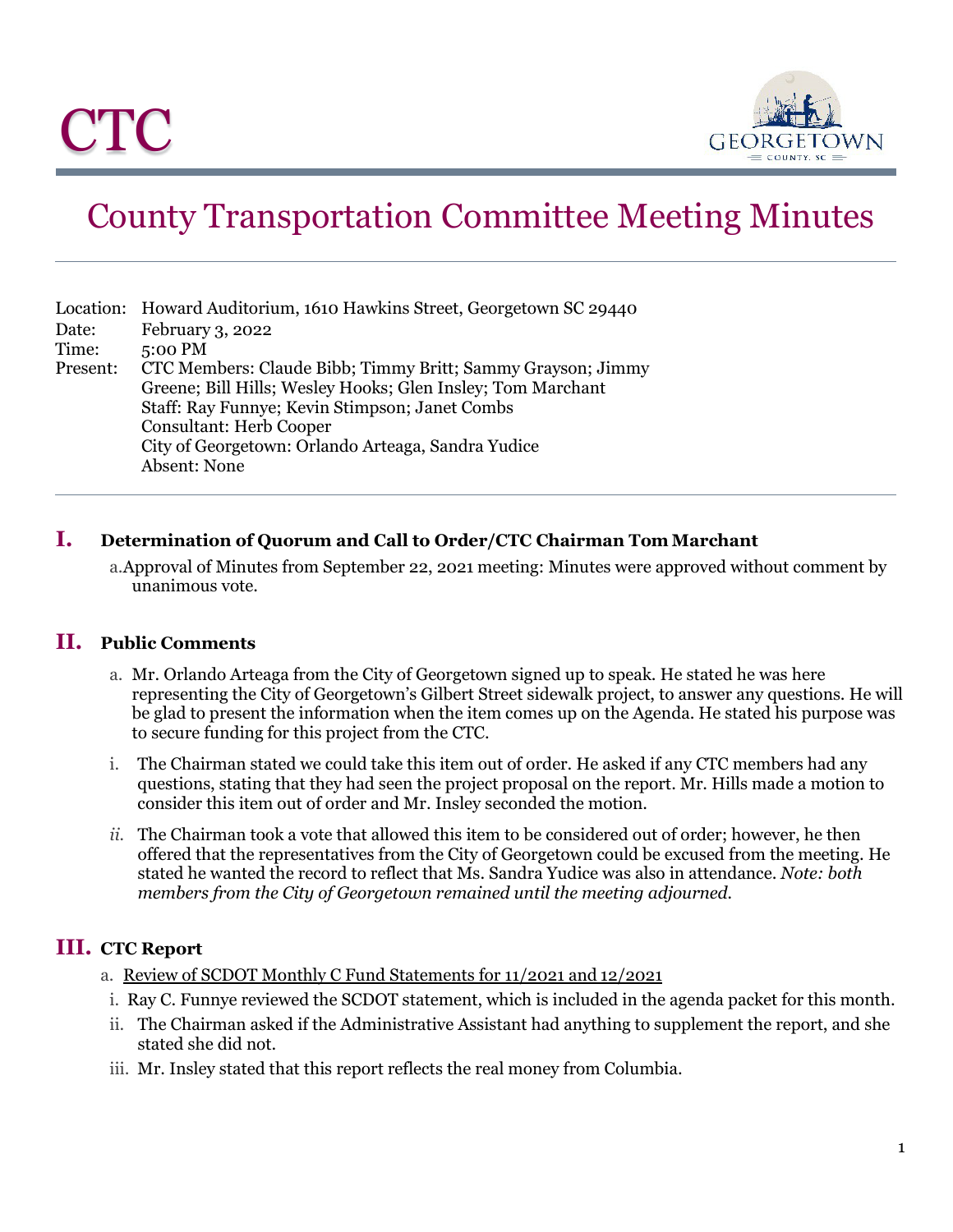- b. Review of Georgetown County Monthly C Fund Statement for 12/2021
- i. Ray C. Funnye reviewed the Georgetown County CTC Program Statement, also included in the agenda packet for this month.
- ii. Ray C. Funnye stated that our statement is reflective of SCDOT's report, however, ours is one month behind, because we get our monies in arrears and it is not posted by the county until it is actually received.
- iii. Ray reported that we had an uncommitted balance of \$1,969,340.00 as of December 31, 2021.
- iv. The Chairman called for a motion to accept the report. The motion was made, seconded, and all voted in favor to accept the report.
- c. Local Projects Status Report
- i. The Director's Report, included in this month's agenda packet, was presented by Ray C. Funnye. Mr. Funnye provided detail on all of the local projects, highlighting any delays and the reasons for such delays. The Chairman complimented the Director on the completion of Grate Avenue.
- ii. A lengthy discussion ensued on the length of time it takes to complete resurfacing projects, and the idea of sealcoating/pavement preservation surfaced. These items would be addressed later in the meeting, in the context of the project proposals by the county and state.
- d. SCDOT Report
- i. Mr. Timmy Britt made his report on state projects. Mr. Britt went over the items on page 2 of 2 of the Monthly SCDOT statement, included in the Agenda packet for this month. He reported on a number of roads that have been completed by the state. The last three roads submitted last CTC meeting are moving into contract next month.
	- Mr. Herb Cooper added that it took a bit of work but these projects referenced by Mr. Britt have been submitted with Horry County projects, which means we should get much better prices. This means the work will be done two years sooner as well.

### **IV. Programming Requests:**

- a. Georgetown County
- i. Total Request: \$1,293,063.00

(See attached sheet detailing projects.)

ii. Ray C. Funnye expounded upon the above request, broken into three categories. Resurfacing; Pavement Preservation with Sealcoating to prolong the life of our roadways; and finally Material for maintenance of county roads. We have identified several underserved, under improved roads, and if we invest in and improve these roads we will greatly aid the citizens of Georgetown County.

#### b. SCDOT

- i. Mr. Timmy Britt spoke about his proposed projects (Whitehall avenue and Mallard Circle: S-23 Whitehall Avenue for \$221,634.00 and Mallard Circle for \$152,832.00) totaling \$378,466.00. He wished to add one more item to the agenda, Garrison Road, 1.7 miles: \$702,864 to resurface Garrison Road, stating it is difficult to maintain it its current condition.
- ii. Mr. Insley initiated a discussion on CTC money invested in a short-term investment pool, resulting in a loss of interest. This led to a discussion about how to maximize the funds received and resulted in his recommendation that the CTC approve the state's request and apportion the balance to the county.
- iii. A discussion on resurfacing continued—focusing on fixing roads that are a present concern, rather than preserving roads that are in good condition. Mr. Bibb stated that he has been on the CTC for many years, and that it made sense to him to preserve and maintain what we have in Georgetown County. Mr. Insley stated why don't we vote on it?
- iv. Before the motion was made, Mr. Britt interjected that Mr. Orlando Arteaga of the City of Georgetown still needed to present his project for the Gilbert Street Sidewalk. Mr. Insley stated this